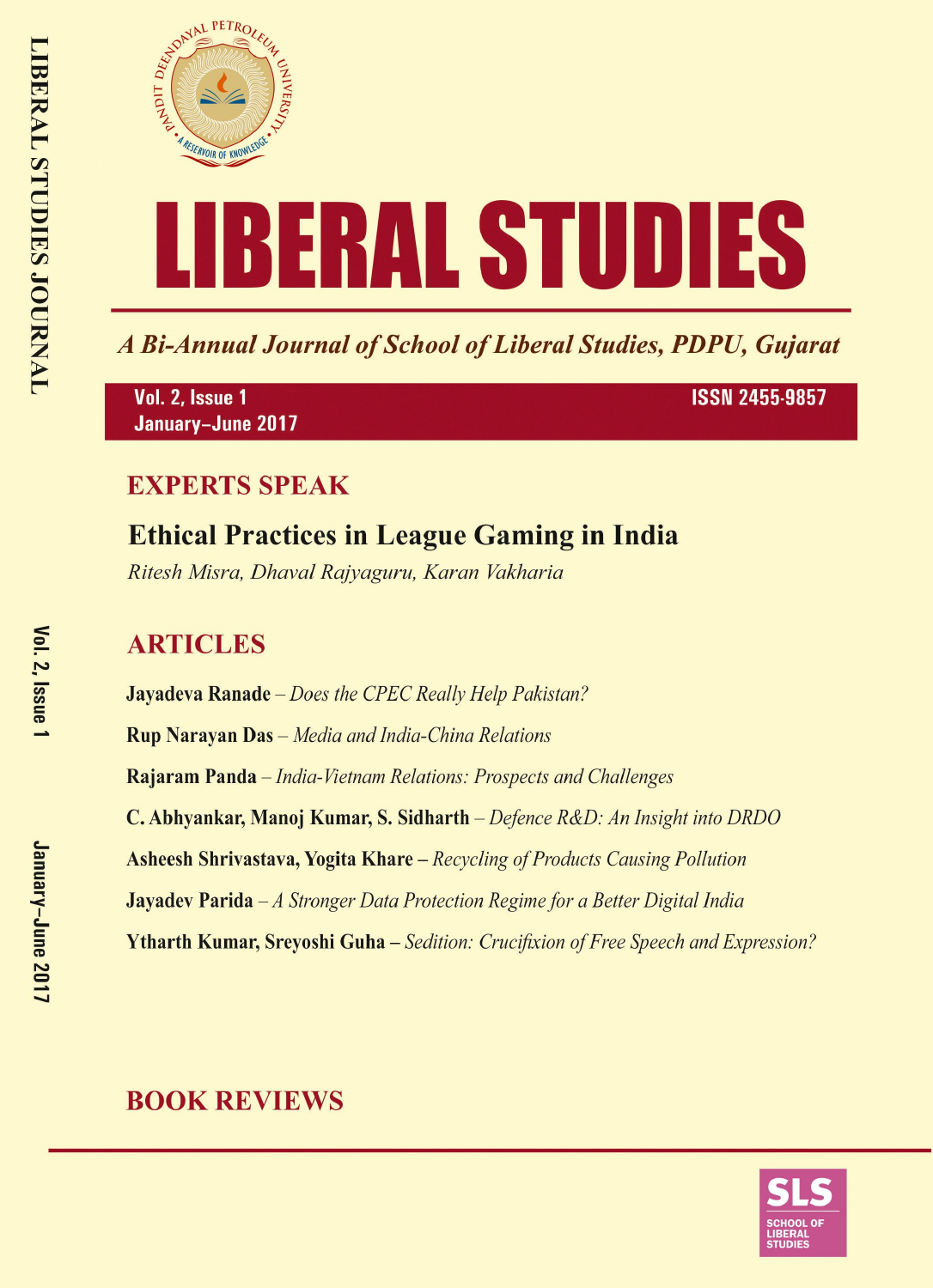**Teresita C. Schaffer and Howard B. Schaffer,** *India at the Global High Table: The Quest for Regional Primacy and Strategic Autonomy***, (Washington DC: The Brookings Institution Press, April 2016), ISBN 978-93-5029-785-8, Pages: 384, Price: Rs. 599.**

#### **–Pavak Patel**

MA, Department of International Relations School of Liberal Studies Pandit Deendayal Petroleum University Gandhinagar, Gujarat

In the light of recent events, India's aspiration to become an important player in the international arena is taking a perceivable form. Undoubtedly, India's foreign policy tactics develops its consciousness from its civilization and enduring heritage. Authors, Teresita C. Schaffer and Howard B. Schaffer dwell around a leitmotif plucked-out from India's first Prime-Minister Jawaharlal Nehru's vision for India's outlook. Unambiguously showcased in his speech, "I… dedicate myself in all humility to the service of India and her people to the end that this ancient land attain *her rightful place in the world* and make her full and willing contribution to the promotion of world peace and the welfare of mankind." The authors faultlessly bring out India's intuitive, possibly inchoate inkling of "rightful place", as a superseding intention for a strong and nascent India, actively vocal in the international arena.

The Schaffers meticulously survey three main perennial themes: first, India's quest for regional primacy and security of its borders; second, its insistence on Non-Alignment which eventually mutated to the dialect of 'Strategic Autonomy'; finally, its tactic to deploy its commodious economic potential as a tool to achieve global supremacy. The Schaffers have accurately contemplated the enduring themes that have characterized the Indian Foreign Policy from the era of Jawaharlal Nehru to that of Narendra Modi. They have embedded multi-faceted standpoints, distilled from their experience in a lifetime of a career as US diplomats in India and other South Asian countries, which provides a fresh approach and gives a rejuvenating feeling to the reader.

The first five chapters of the book examine India's foreign policy in terms of its pre-Independence legacy, and India's foreign policy before and after Cold War. Moreover, India's strategic vision and its Foreign Policy Institutions are succinctly elucidated. The special feature of this book is that it fills gaps of analysis of the Indian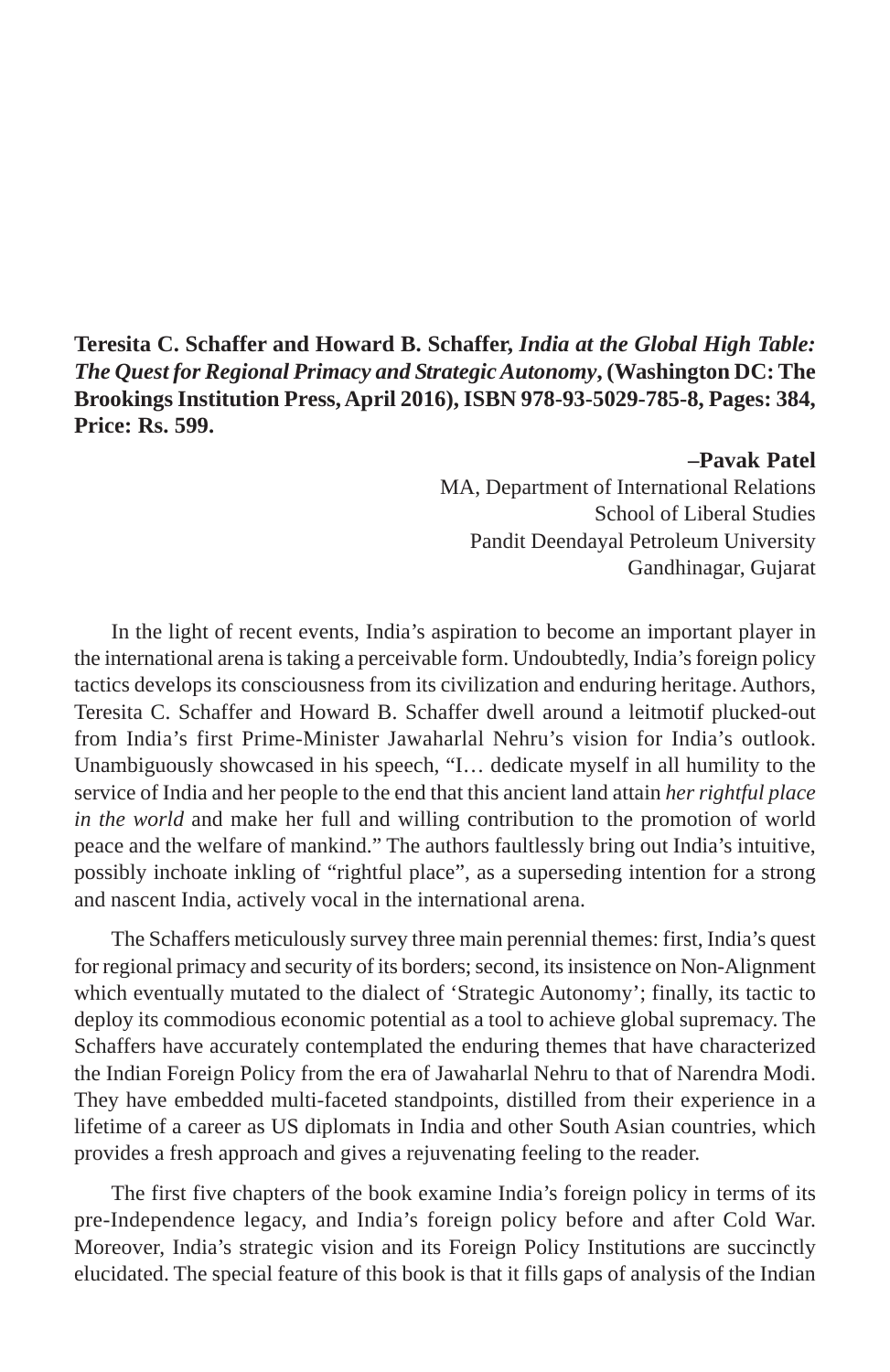Foreign Policy, which makes up a big chunk of the book; the next seven chapters provide in-depth analysis of India's negotiating style. The culminating chapter, "India in a Changing World", evaluates the feasibility of India (if it embraces it) in a global leadership role.

In the chapter, "Foreign policy: The Post-Cold War World" the authors present a panoramic survey of the foreign policy since 1991. India's subsequent opening up of its market to the world showed its inclination to exploit its latent economic power. Additionally, Indians with their traditional arrangement of non-alignment and 'strategic autonomy' were reluctant to acclimatize with the changing dynamics of a unipolar world. Its conservative interceding outlook is described by authors as:

Nor was it likely that Washington could develop strong ties with New Delhi without seeking, consciously or not, to dominate that relationship, as it often did in its dealing with allied or friendly powers. Any seemingly "unequal" relationship would inevitably disturb the Indians, who were sensitive to such treatment and quick to perceive it. (p. 45)

This disregarded the 'defensive pivot' that occurred with the 2014 Modi government, where India brazenly strived for its national interests, showcased in policies like 'Act East' and 'Neighborhood First'. The strong point of this chapter is its ability to explain the importance of the Kashmir dispute in paradoxically strengthening the ties between US and India.

Over viewing, the relations of India with China and Pakistan, the authors note that "… both are hostile countries that collude with one another in ways that threaten important Indian interests." Also, on discussing India and China relations, 'the two countries have largely insulated the rest of their expanding relationship from the intractable border issue'. Moreover, the authors describe China's brace for Pakistan as a strategic barricade to India's progress. However, it is concerned that India will incline towards United States and align with ASEAN states, which can be felt today.

The Schaffers, while describing India's strategic vision, distinguish between three schools of thought: Primarily, the 'Non-alignment Firsters' which is 'well represented in the Congress Party. (p. 65) … They look at the leadership in multilateral institutions, notably a permanent seat in the UN Security Council.' (p. 68) However, this is not seemingly the case, Modi government has also made this their focal point. Secondly, the 'Broad Power Realists', they 'believe India can and should aspire to become an active global power, as defined by conventional economic, political, and military metrics'. (p. 69) Finally, the 'Hard Power Hawks', the arch realists, 'Theirs is a Hobbesian view of the world'. (p. 73) This segregation is not a commending depiction, but it gives some verisimilitude. Perchance the best segment of the book, the authors meticulously assign values to the reasoning of all leaders over time with wavering dynamics with regards to the International System. However, authors fail to accurately assign a single ideology on a single protagonist. All leaders have mostly followed a clubbed approach.